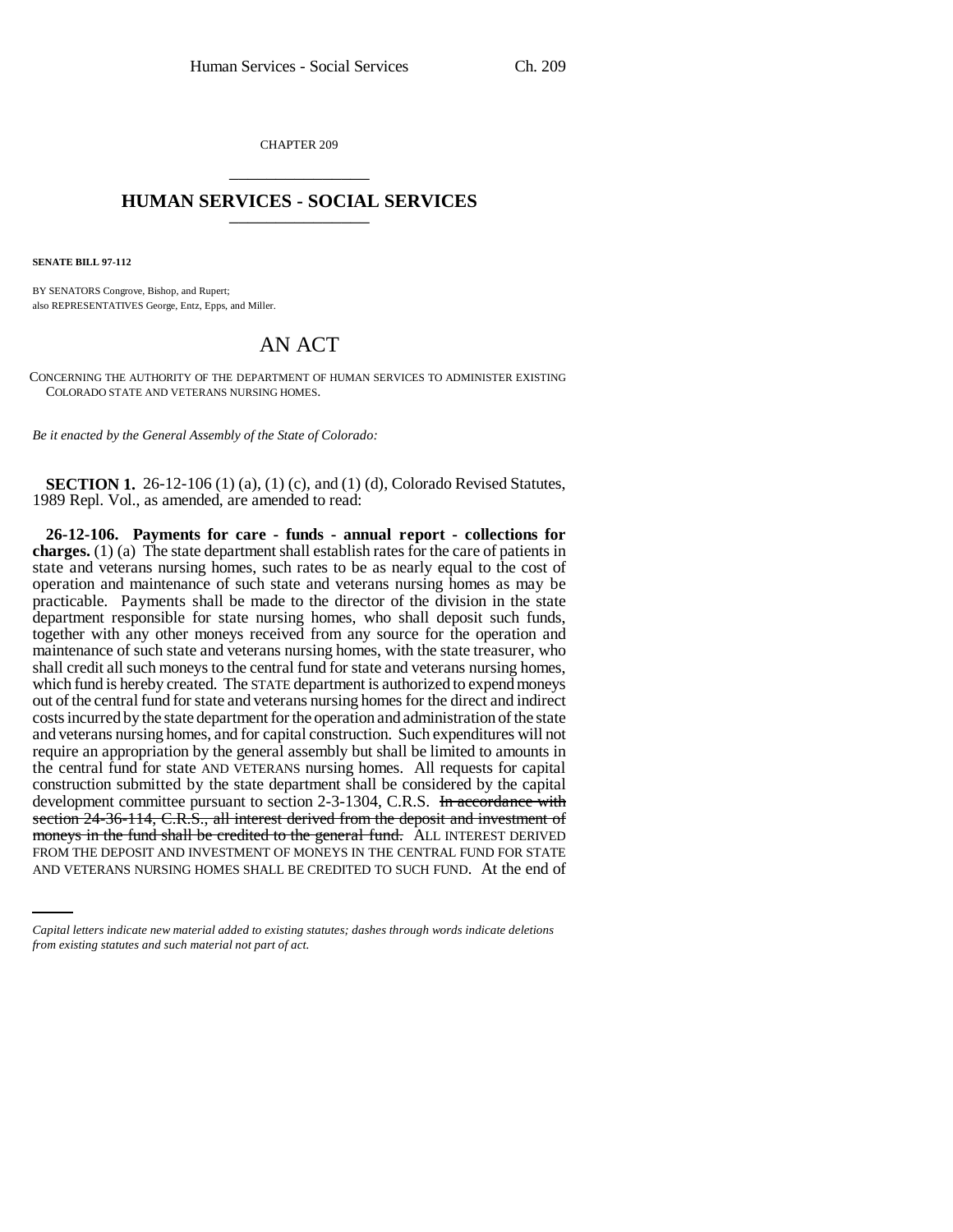any fiscal year, all unexpended and unencumbered moneys in the fund shall remain therein and shall not be credited or transferred to the general fund or any other fund.

(c) The functions of the department of human services relating to the expending of moneys from the central fund for state and veterans nursing homes is repealed, effective July 1, 1997.

(d) The provisions of section 24-34-104, C.R.S., concerning the termination schedule for regulatory bodies of the state, unless extended as provided in that section, are applicable to the functions of the department of human services relating to the expending of moneys from the central fund for state and veterans nursing homes performed pursuant to this section.

**SECTION 2.** 26-12-312, Colorado Revised Statutes, 1989 Repl. Vol., is amended BY THE ADDITION OF A NEW SUBSECTION to read:

**26-12-312. Addition to center authorized.** (2.5) (a) THE EXECUTIVE DIRECTOR OF THE DEPARTMENT OF HUMAN SERVICES, WITH THE APPROVAL OF THE STATE BOARD PURSUANT TO SECTION 26-12-311, SHALL SELL ANY REAL PROPERTY AT THE COLORADO STATE VETERANS CENTER AT HOMELAKE DECLARED TO BE SURPLUS BY THE STATE BOARD TO THE HIGHEST BIDDER ON SUCH TERMS AND CONDITIONS AS ARE DEEMED APPROPRIATE BY THE EXECUTIVE DIRECTOR FOR NOT LESS THAN THE APPRAISED VALUE THEREOF, AS DETERMINED BY AN APPRAISER WHO IS A MEMBER OF THE MEMBERS APPRAISAL INSTITUTE (MAI), AND TO EXECUTE DEEDS OF CONVEYANCE OF SUCH REAL PROPERTY.

(b) UPON THE SALE OF REAL PROPERTY PURSUANT TO PARAGRAPH (a) OF THIS SUBSECTION (2.5), THE PROCEEDS SHALL BE DEPOSITED IN THE CENTRAL FUND FOR STATE AND VETERANS NURSING HOMES AND APPLIED TOWARD THE RETIREMENT OF ANY OUTSTANDING ANTICIPATION WARRANTS ISSUED PURSUANT TO SUBSECTION (2) OF THIS SECTION.

**SECTION 3.** 24-34-104 (26.1), Colorado Revised Statutes, 1988 Repl. Vol., as amended, is repealed as follows:

**24-34-104. General assembly review of regulatory agencies and functions for termination, continuation, or reestablishment.** (26.1) The functions of the department of human services relating to the expending of moneys from the central fund for state and veterans nursing homes created by section 26-12-106, C.R.S., shall terminate July 1, 1997.

**SECTION 4. General fund loan to state veterans nursing home at Rifle forgiveness.** (1) The general assembly hereby finds and determines that:

(a) From fiscal year 1985 through 1990, footnotes in the annual general appropriation act to appropriations made to the Colorado state veterans nursing home at Rifle, Colorado (Rifle facility), required repayment, without interest, of general fund moneys that were appropriated for final construction and initial operating costs of the Rifle facility, which opened in 1987;

(b) Footnotes in House Bill 88-1325 and Senate Bill 89-245 specified that the